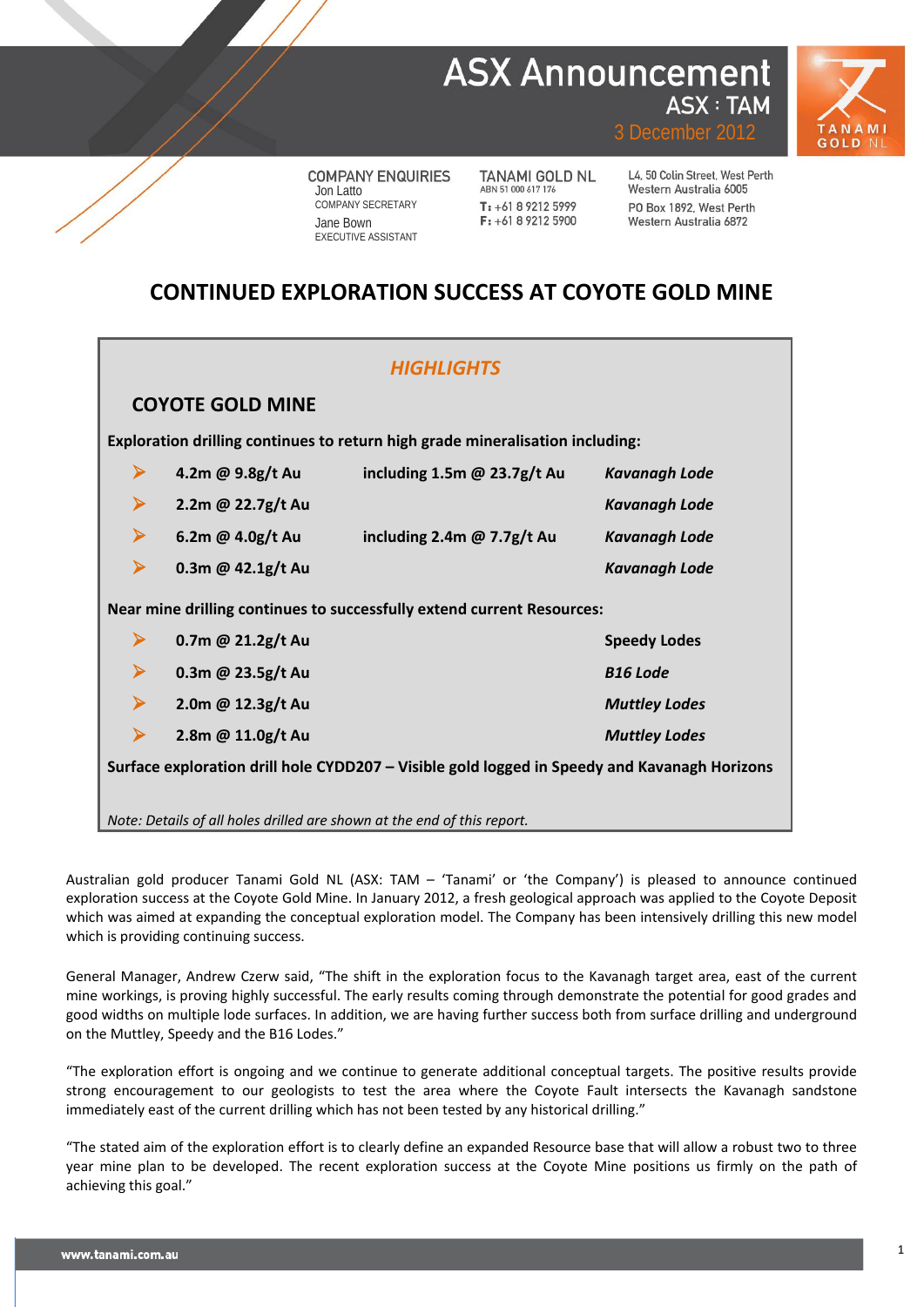### **Kavanagh Exploration Target**

New results have confirmed the presence of significant gold mineralisation within multiple horizons in the Kavanagh Exploration Target. In addition to the results announced on 19 November 2012, further results have been received from the eastern side of the mine (See Figure 3). Mineralisation is now defined over a length of 550 metres down plunge and remains open in multiple directions.

The Kavanagh Exploration Target is situated approximately 150 metres north and to the east of the main Coyote Gold Mine (See Figure 2) and is interpreted to be a folded repeat of the geological sequence that hosts the Coyote Gold Mine. It is considered highly prospective with the potential to host a repeat of the entire Coyote mineralised system.

*The Kavanagh Exploration Target is based on the Coyote Mine Mineralisation Model and as such has the potential to host between 700,000 and 800,000 tonnes at a grade range of between 10-15g/t Au1 .*

Significant results received to date include:

- **CYDD206 - 2.2m @ 22.7g/t Au**
- **CYDD206 - 4.2m @ 9.8g/t Au including 1.5m @ 23.7g/t Au**
- **CYUG358 - 6.2m @ 4.0 g/t Au including 2.4m @ 7.7g/t Au**
- **CYUG358 - 1.3m @ 7.7g/t Au**
- **CYUG358 - 0.3m @ 42.1g/t Au**
- **CYDD207 – Visible Gold logged –** *Results pending*

Drilling is ongoing with one surface and one underground diamond drill rig focused on the Kavanagh Target Area.

### **Speedy Zone**

The Speedy Lodes are located to the east of of the main Coyote Mine and currently contain a Resource of 227,000t  $\omega$ 7.4g/t Au for a total of 54,000 ounces. A recent review of these lodes identified the potential to extend this area at depth and as such drilling has been conducted in conjunction with the Kavanagh drill programs.

The first two holes drilled through the extention of the Speedy Lodes have both intersected visible gold with CYDD206 reporting 0.7m @ 21.2g/t Au, with results still pending for CYDD207 (see Figure 2). Both these results are over 50 metres below the current Resource and are expected to increase the Mineral Resource.

**Andrew Czerw General Manager**

#### **Competent Person's Statement**

*The information in this report that relates to Mineral Resource Estimation, Geological Data and Exploration Results is based on information compiled by Mr Michael Thomson, a full time employee and Principal Geologist of Tanami Gold NL. Mr Thomson is a member of the Australasian Institute of Mining and Metallurgy and has sufficient experience which is relevant to the style of mineralisation and type of deposit under consideration to qualify as a Competent Person as defined in the December 2004 edition of the Australasian Code for Reporting of Exploration Results, Mineral Resources and Ore Reserves (JORC Code). Mr Thomson consents to the inclusion in this report of the matters based on his information in the form and context in which they appear.*

*This announcement contains certain statements which constitute "forward looking statements". Such statements are only predictions and are subject to inherent risks and uncertainties which could cause actual values, results, performance achievements to differ materially from those expressed, implied or projected in any forward-looking statement. No representation or warranty, expressed or implied, is made by Tanami Gold NL that material contained in this announcement will be achieved or proved correct.*

<sup>1</sup> *The potential quantity and grade of the exploration targets outlined are conceptual in nature. There has been insufficient exploration to define a Mineral Resource and it is uncertain if further exploration will result in the determination of a Mineral Resource.*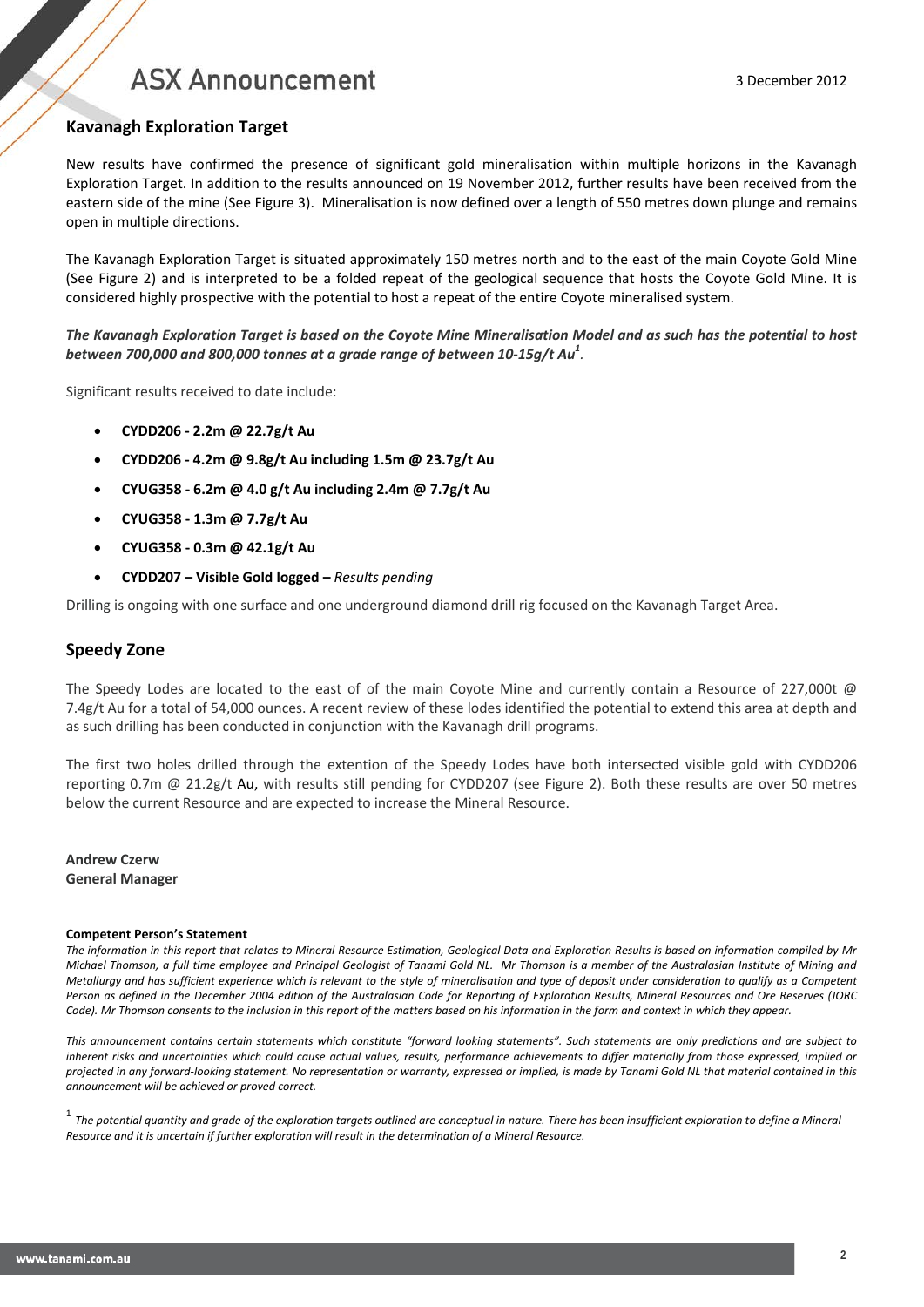49900N



**Figure 2: Coyote Underground Schematic Longsection**

50100N

50300N



50500N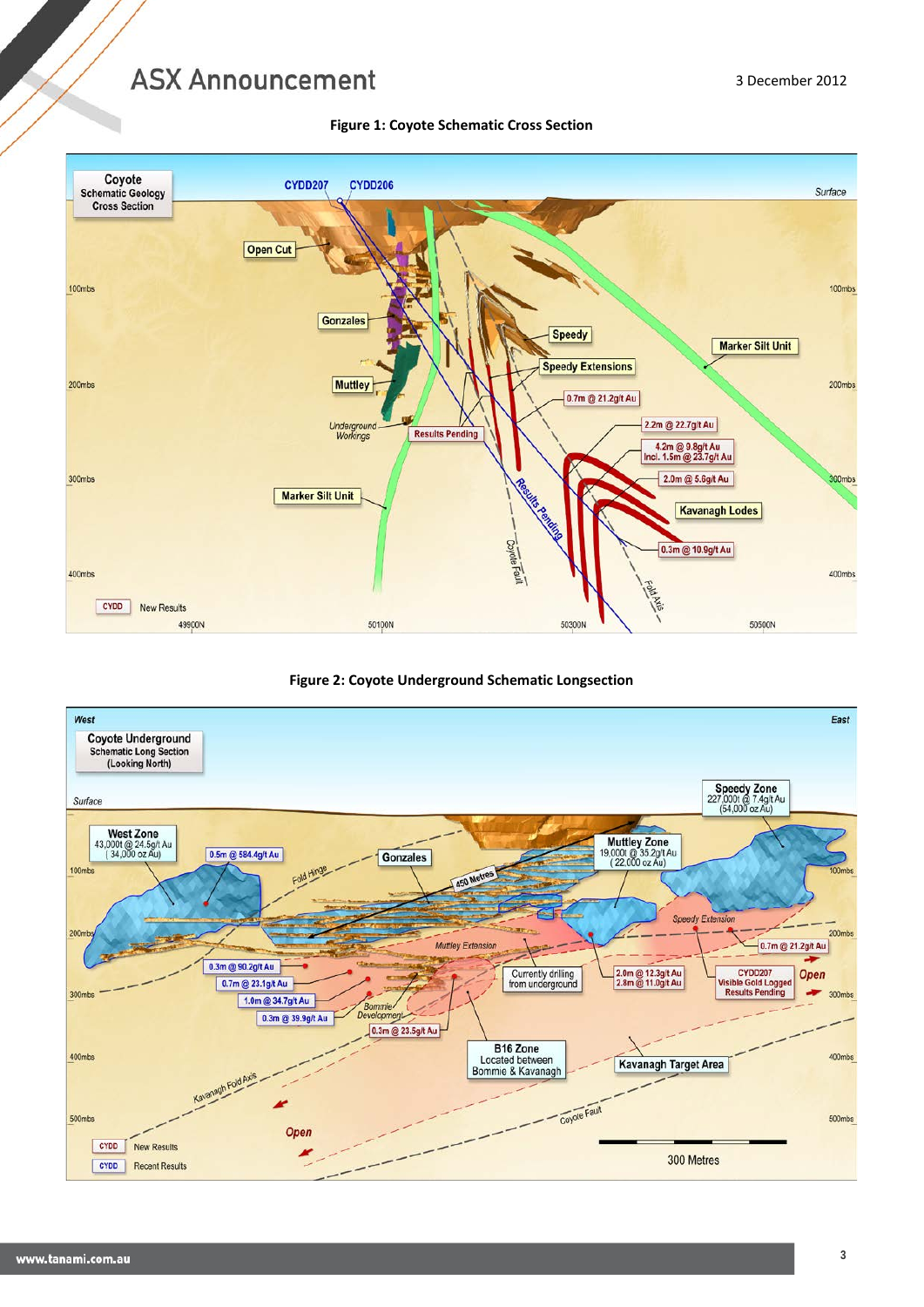



### **Figure 4: Coyote Schematic Geology Plan**